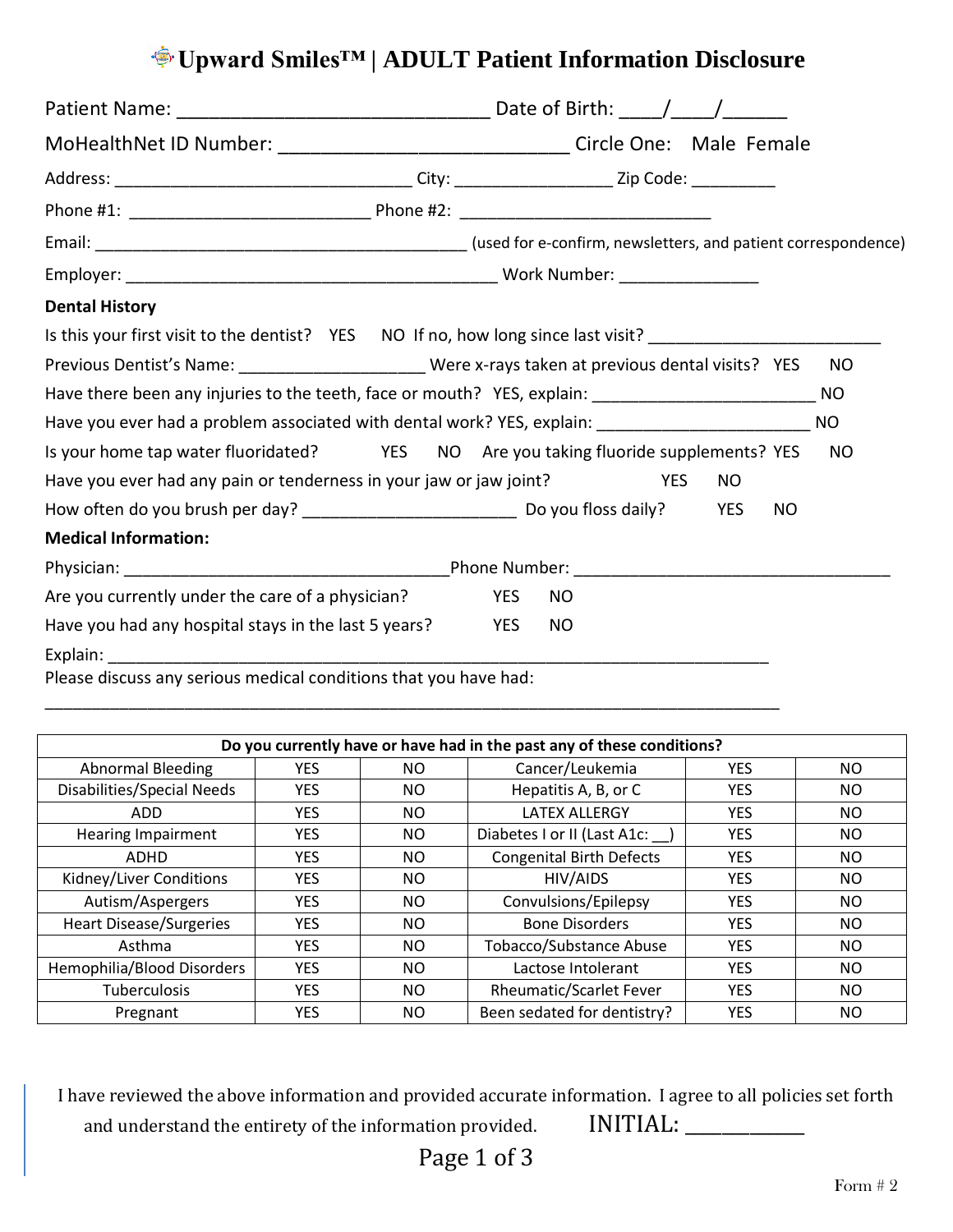## **Upward Smiles™ | ADULT Patient Information Disclosure**

Please list all drugs you are currently taking:

Please list all **drugs or foods** you are **allergic** to:

Have you been told by a **doctor** that you need **antibiotic premedication before dental treatment**? YES NO

#### **\*\*\*PLEASE READ FULLY - General Office Policies – PLEASE READ FULLY \*\*\***

We will attempt to confirm an appointment multiple times the week of the appointment.

\_\_\_\_\_\_\_\_\_\_\_\_\_\_\_\_\_\_\_\_\_\_\_\_\_\_\_\_\_\_\_\_\_\_\_\_\_\_\_\_\_\_\_\_\_\_\_\_\_\_\_\_\_\_\_\_\_\_\_\_\_\_\_\_\_\_\_\_\_\_\_\_\_\_\_\_\_\_

\_\_\_\_\_\_\_\_\_\_\_\_\_\_\_\_\_\_\_\_\_\_\_\_\_\_\_\_\_\_\_\_\_\_\_\_\_\_\_\_\_\_\_\_\_\_\_\_\_\_\_\_\_\_\_\_\_\_\_\_\_\_\_\_\_\_\_\_\_\_\_\_\_\_\_\_\_\_

- We NEED to hear confirmation from you either by speaking to the receptionist or by voicemail that you will be coming to your appointment. You can also email our office to confirm the appointment. We require confirmation no later than 3 PM the day prior to the appointment.
- If we have not been informed of reachable phone numbers and have received no confirmation for the appointment we are confirming, it is our office policy to consider that appointment CANCELLED.
- **Upward Smiles** (the "Practice") does not tolerate abusive or disruptive behavior or foul language. Patients/Parent/Guardian exhibiting such behavior will be dismissed from the practice. Threats are taken seriously and will be turned over to the local Police Department.

#### **Contact and Voicemail Policy**

The Upward Smiles staff will need to contact you to confirm your appointment date, make appointment schedule changes, or return any of your phone calls. In order to make this process more efficient and productive, we would like to contact you by telephone. By signing this authorization, you give us permission to contact you by phone. You are also acknowledging you are aware that "Upward Smiles" will appear on any caller ID device you may have. Any phone number that you provide us via verbal or written correspondence will be used to contact you. For example: if we attempt to call your home and mobile number to confirm an appointment unsuccessfully, we will call your work or alternative phone numbers. Any phone numbers you do not wish to be called should not be provided to us. In the event of an unanswered call, we will leave voice messages on any number that you provide to us, unless you notify us in writing not to do so. We will send correspondence via email to any email address you provide us. By providing an email address, you authorize us to send HIPAA covered patient information via email in regards to appointments, treatment plans, and continuing care. We can cancel this correspondence at any time, so long as you notify our office in writing that you would like to cancel electronic communications.

#### **Late/Cancellation/Missed Appointment Policy**

As a courtesy to all patients, we will re-schedule any patient who is more than 15 minutes late for an appointment. **We kindly ask that you give our office at least 24 hours advance notice prior to canceling or changing your appointment. Patients that give 24 hours are given priority when being rescheduled. If you give a same-day notice of non-attendance as the scheduled appointment, the appointment is considered "broken". No shows are also considered "broken". The first broken appointment will automatically cancel future appointments for 3 months. This means you or your child will NOT be able to be seen for 3 months unless there is an emergent concern or medical issue. The same protocol is effective for the second broken appointment. Three recorded missed or broken appointments in a patient's history will result in dismissal from the practice, except when prohibited by law. This means that you will not be seen by the Practice, and will have to receive care from another office. We are unable to make exceptions to this policy.**

I understand that I have certain rights to privacy regarding my protected health information (PHI). These rights have been given to me under the Health Insurance Portability and Accountability Act of 1996 (HIPAA). I understand that by signing this consent form, I authorize Upward Smiles, Inc. to use and disclose my protected health information to carry out:

• Treatment (including direct or indirect treatment by other healthcare providers involved in my treatment)

I have reviewed the above information and provided accurate information. I agree to all policies set forth

and understand the entirety of the information provided. INITIAL: \_\_\_\_\_\_\_\_\_\_\_\_\_\_

### Page 2 of 3